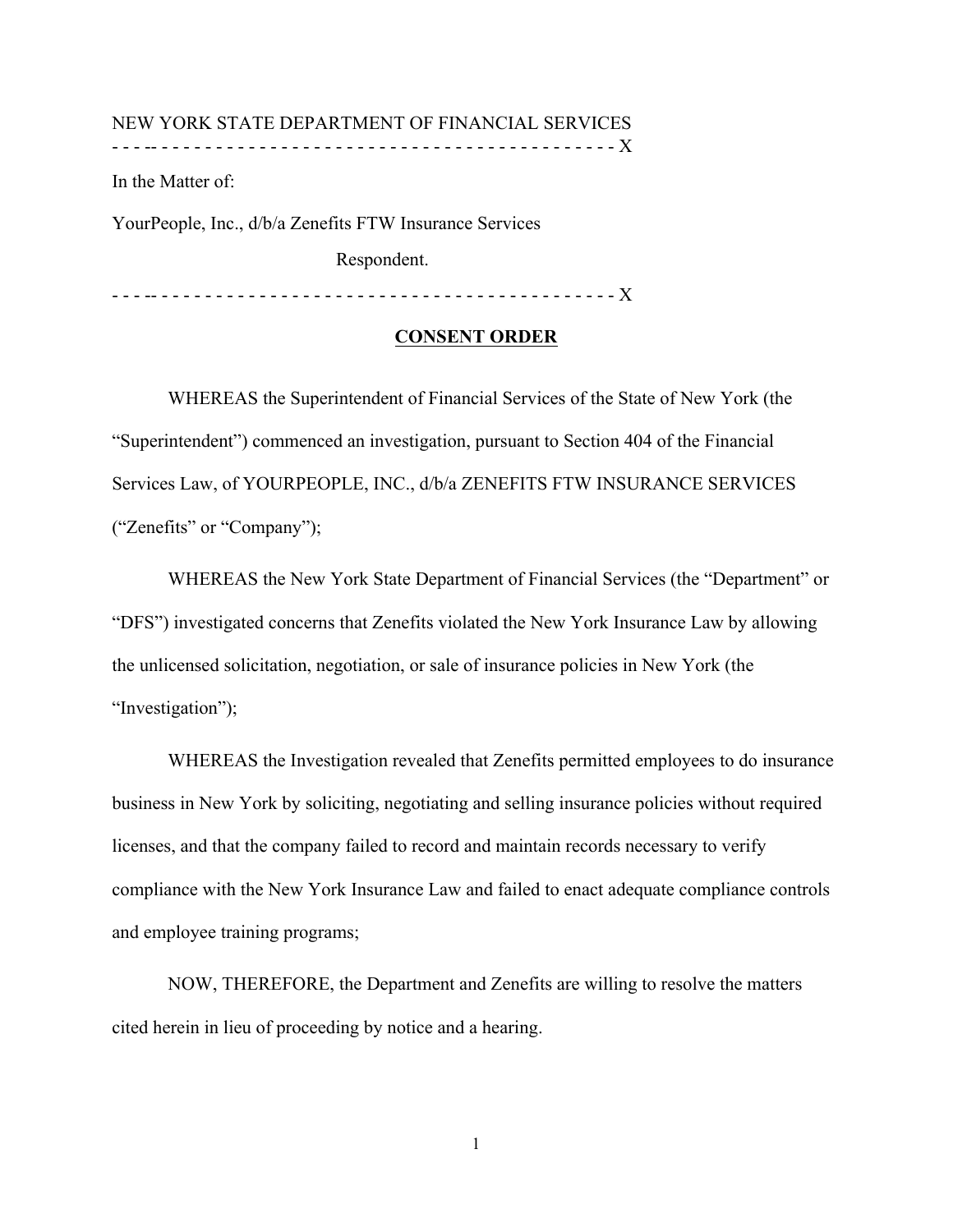#### **FINDINGS**

The findings of the Department's Investigation are as follows:

#### **Background**

1. Zenefits is a Delaware corporation with its principal place of business at 303 Second Street, North Tower, Suite 401, San Francisco, CA 94107.

2. Zenefits' principal business activity is providing an online platform for small- to mid-sized businesses that integrates human resources, payroll and benefits functions. As part of its services, Zenefits offers insurance brokerage services for the purchase of group property, casualty, health, and life insurance policies for employees.

3. Zenefits has held and continues to hold licenses to act as an insurance agent for life, accident and health, and property and casualty insurance policies in New York since 2014.

4. In November 2015, Zenefits reported to DFS that it had learned that Zenefits employees had engaged in insurance business in New York without being properly licensed. Zenefits further represented to the Department that it had retained a national accounting firm to review its sale, negotiation, and solicitation of insurance policies and its licensing compliance practices.

5. In a report submitted to DFS dated March 1, 2016, Zenefits acknowledged that the company engaged in repeated violations of the New York Insurance Law. Zenefits employees had acted as insurance brokers in New York without proper licensure. In many cases, employees were licensed in another state to act as a broker but had not obtained a non-resident insurance license as required of non-residents doing insurance business in New York. In a smaller number of cases, employees were acting as insurance brokers without any license in any state.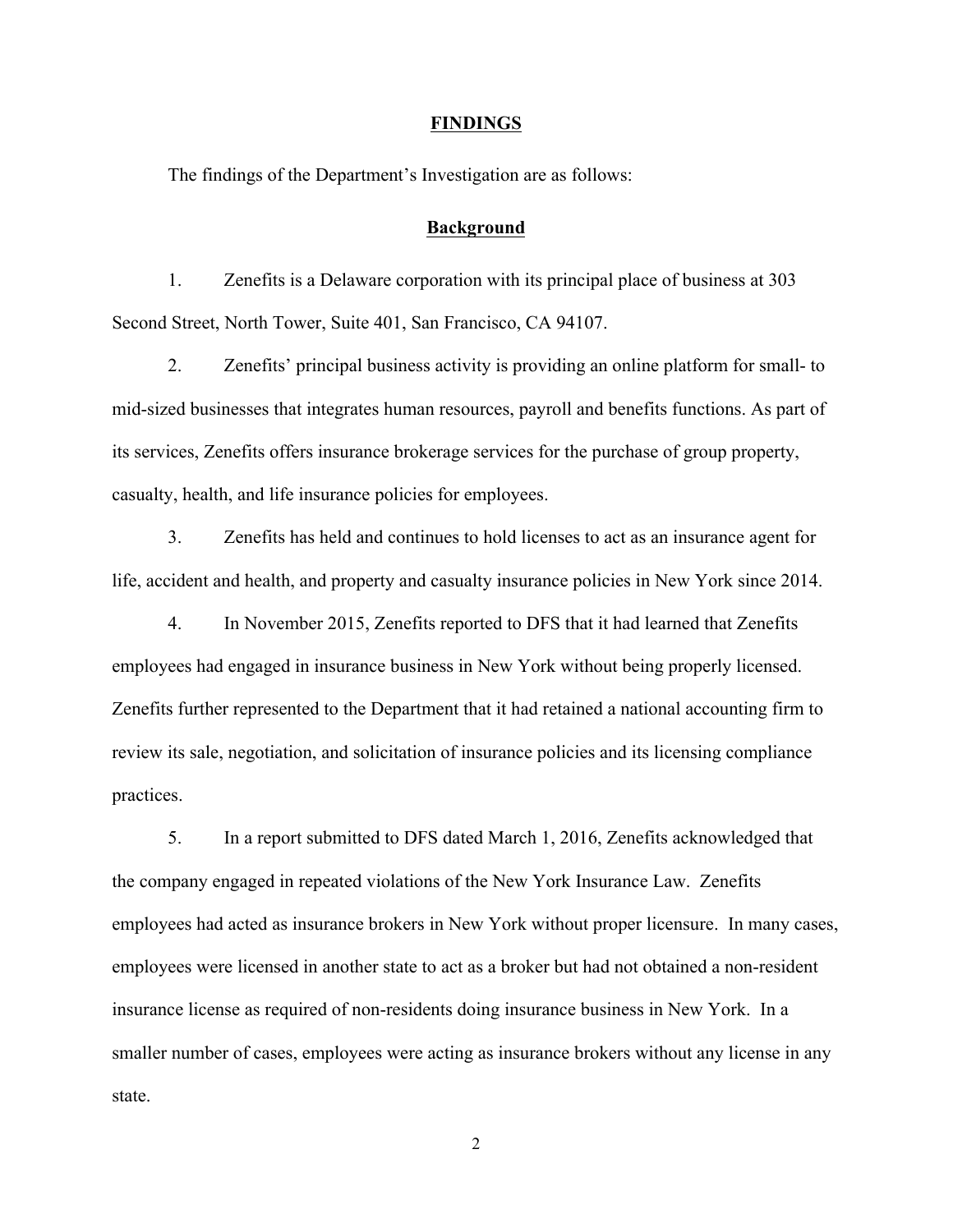6. An internal review of Zenefits' compliance issues revealed a further issue with the improper creation, distribution and use of software designed to evade broker licensing education requirements. Zenefits retained a national law firm to investigate that issue.

7. The Company has represented to the Department that in response to its significant compliance failures, it has: (i) appointed a Chief Compliance Officer and built a compliance program and team; (ii) replaced the Chief Executive Officer Parker Conrad and several other executives; (iii) reconstituted its Board of Directors from a board controlled by Parker Conrad to a board in which two-thirds of voting seats are not held or controlled by management; (iv) developed licensing controls which have since been provided industry-wide via a free opensource app for others; and (v) used a national accounting firm to produce reports on past licensing compliance history as well as to evaluate the design and functioning of Zenefits' new licensing controls.

#### **Unlicensed Insurance Sales in New York**

8. As Zenefits significantly grew its business in 2014 and 2015, the Company failed to enact adequate compliance programs and controls to ensure that insurance business was being conducted by properly licensed individuals. In fact, there were employees acting as insurance brokers without proper licensure and some Zenefits supervisors were aware of that compliance failure. In some cases, the Company submitted applications for broker licenses but allowed employees to solicit, negotiate and sell insurance policies in New York before a license was granted. In addition, in certain cases Zenefits employees without proper licensure solicited new clients to transfer the broker of record on clients' existing insurance policies to a Zenefits representative.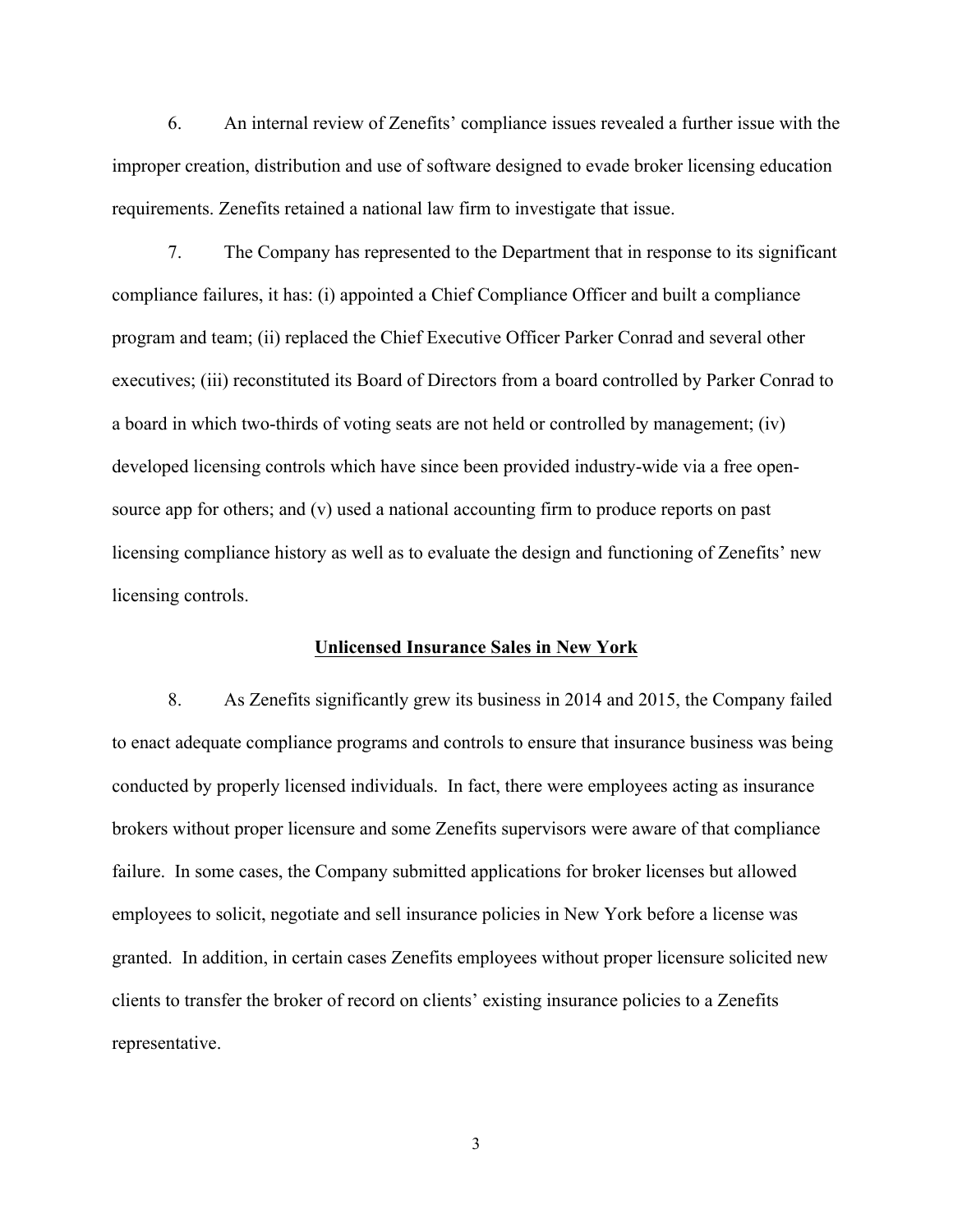9. Zenefits also failed in some cases to maintain complete records identifying which employee sold, negotiated, or solicited a particular insurance policy. Zenefits has represented to the Department that, with respect to several hundred insurance policies issued and delivered in New York, it does not have adequate records to identify which employees sold those insurance policies. Without these records, Zenefits cannot confirm whether those policies were sold by properly licensed insurance brokers.

10. Pursuant to New York Insurance Law § 2102, no person shall act as an insurance broker by soliciting, negotiating, or selling an insurance policy in New York without a license issued by the Department. Nevertheless, from September 2014 through January 2016, insurance policies were sold, solicited and negotiated in New York by Zenefits employees who were not properly licensed to do insurance business in New York.

11. Zenefits also paid employees using a number of frequently changing ad hoc systems to pay commissions and other compensation and did not keep records of some of those payments. Those payments, at least in part, were based on the sale of insurance policies.

12. Zenefits' failure to track or record fully the payment of commissions and other compensation, including bonus payments, to employees engaged in the solicitation, negotiation or sale of insurance policies hindered the Department's ability to determine whether any payments in connection with the sale of an insurance policy were paid to unlicensed employees who provided product demonstrations to clients. Accordingly, the Department believes that there likely are more unlicensed insurance transactions by Zenefits' employees in New York than Zenefits' existing records indicate.

13. In 2013, Zenefits' then-CEO Parker Conrad wrote software (the "macro") that allowed users to disable protections on online insurance broker education courses that ensured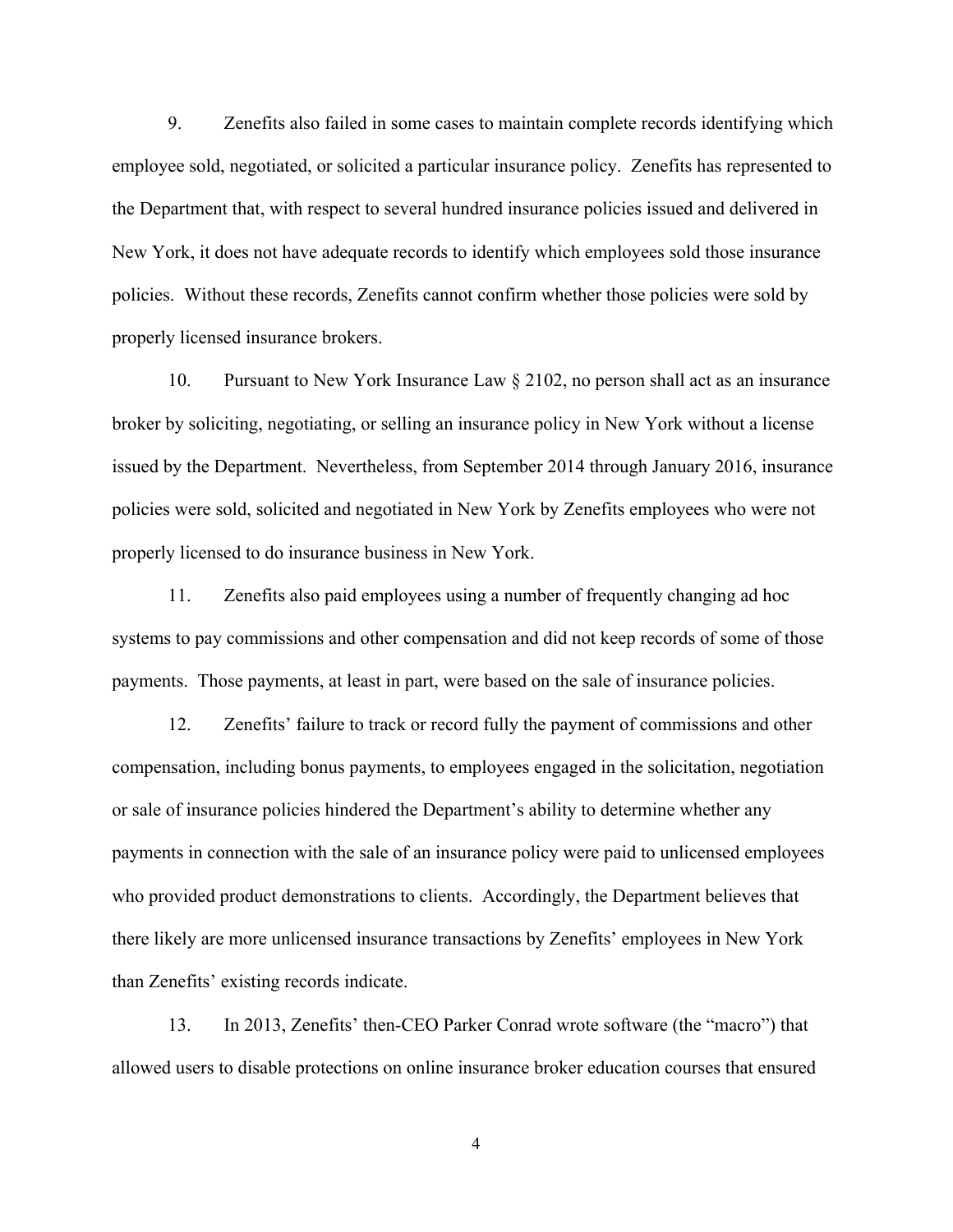that users actually completed the number of hours of training required by the State of California. The macro allowed users to keep the online course timer running even if the user was not actively engaged in the course program or even at the computer.

14. A review of Zenefits' employee emails shows that the macro was sent or received by 112 employees, including employees who engaged in insurance business in New York. Zenefits has represented to the Department that the total number of employees who actually used the macro is not ascertainable.

15. Insurance brokers who are licensed by a state other than New York may not sell policies providing coverage in New York unless they first obtain a New York non-resident broker license. Applicants for a New York non-resident license must have a valid insurance broker license in their home state.

16. Applicants for an insurance broker license in California are required to certify in their application, under penalty of perjury, that they have completed 52 hours of education courses. Zenefits has represented to the Department that the Company and its consultants are unable to determine whether employees who installed the macro on their computers and/or shared it with other employees did, in fact, use the macro to evade licensing education requirements in California. Accordingly, the Department cannot be assured that employees who were granted non-resident licenses in New York based upon certified completion of their California education requirements were validly licensed in New York.

17. In November 2016, Zenefits represented to the Department that as of that time, all employees soliciting, negotiating or selling insurance in New York had obtained valid insurance broker licenses. Further, Zenefits represented that it had instituted controls that would prevent its employees from soliciting, negotiating, or selling insurance in New York without being properly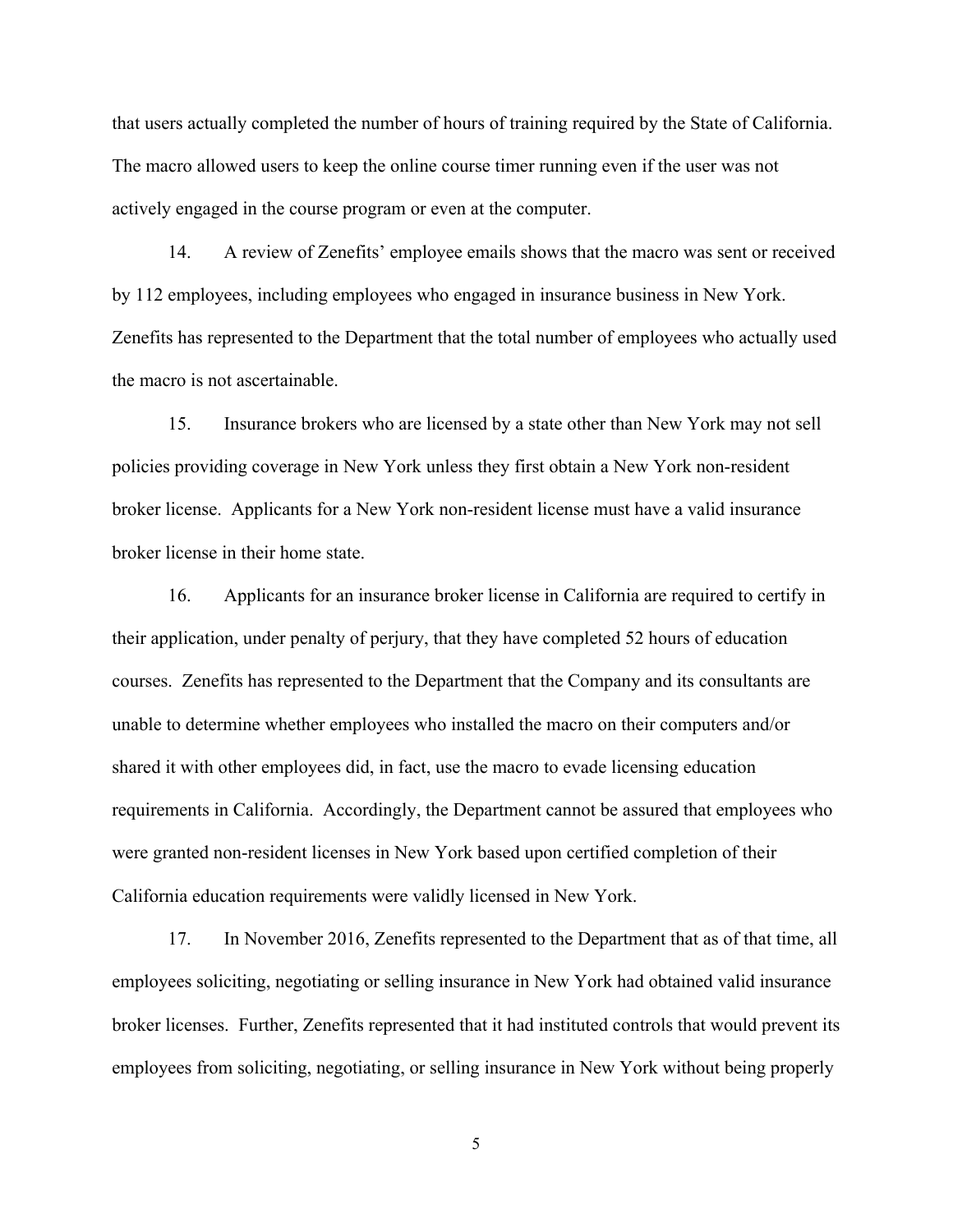licensed, and that the Company had improved its data systems to be able to track brokers on a "per policy" basis.

18. Zenefits has further represented to the Department that the Company is retraining all of its employee brokers with a minimum of 52 hours of National Association of Health Underwriters education, including not only employees present during the period of conduct described in this Consent Order but also all future new employee brokers.

## **Violations**

19. Based on the forgoing conduct and practices, Zenefits engaged in fraudulent and dishonest practices and demonstrated incompetence and untrustworthiness, which are grounds for revocation of Zenefits' licenses pursuant to New York Insurance Law § 2110(a) and constitute unfair and deceptive acts and practices in violation of New York Insurance Law § 2403.

#### **AGREEMENT**

# **IT IS HEREBY UNDERSTOOD AND AGREED** by Zenefits and all of its subsidiaries, affiliates, successors, assigns, agents, representatives and employees, that:

#### **Injunctive Relief**

20. Zenefits shall take all necessary actions to ensure that all employees and contractors acting as insurance producers in New York, including employees and contractors who solicit clients to transfer the broker of record on an insurance policy to a Zenefits representative, are properly licensed to engage in such activities.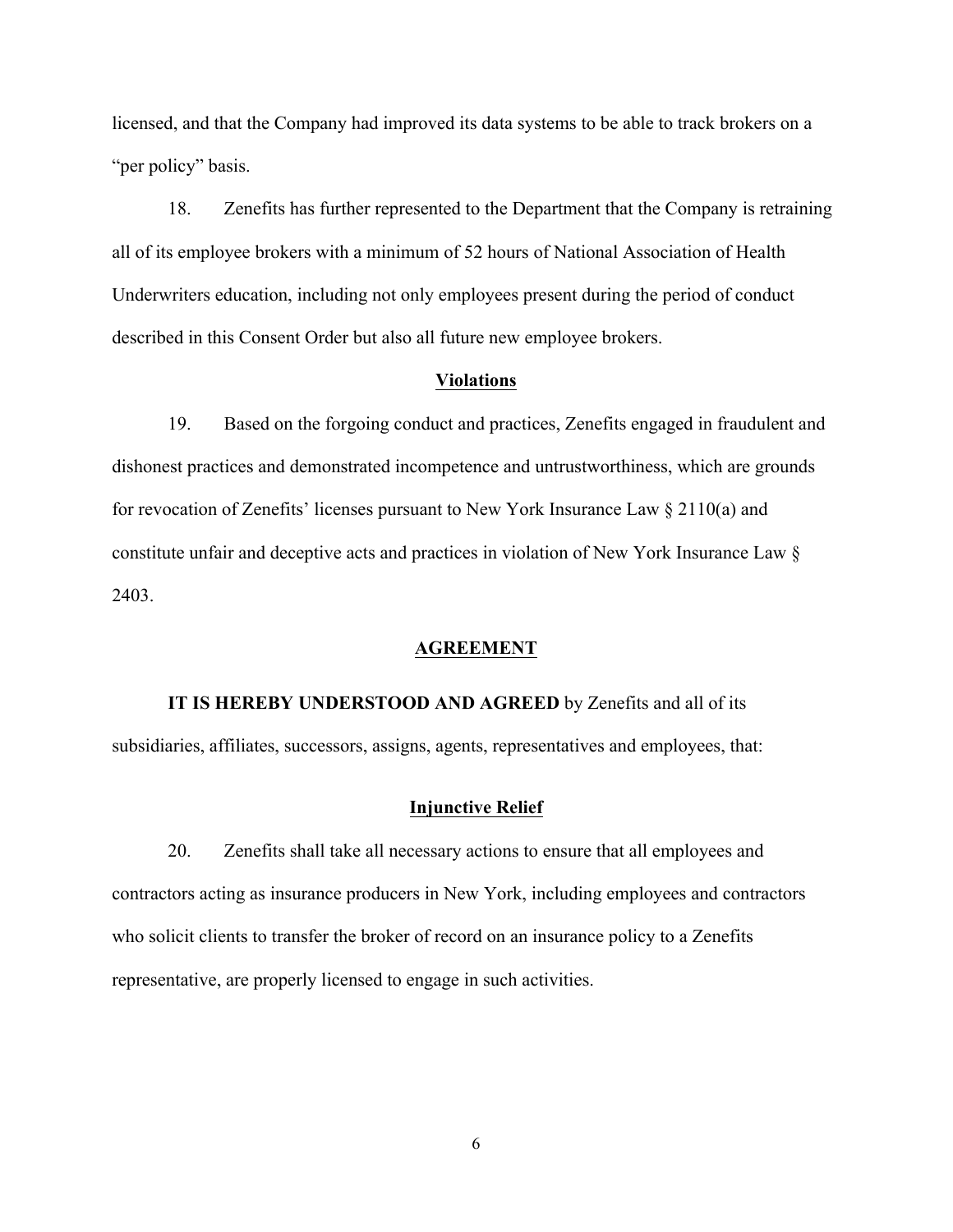21. Zenefits shall take all necessary actions to ensure that employees and contractors licensed to do insurance business in New York have completed all training and education required to obtain and maintain their licensed status.

22. Zenefits shall retrain all of its employee brokers with a minimum of 52 hours of National Association of Health Underwriters (or comparable provider's) education, including not only employees present during the period of conduct described in this Consent Order but also all future new employee brokers. Zenefits shall require all such employee brokers to complete the 52 hours of training by the later of (i) April 30, 2017 or (ii) 18 months after beginning employment with Zenefits. Zenefits shall provide documentation of such retraining to DFS on or before June 15, 2017.

23. Zenefits shall comply with all New York Insurance laws, and with all Department regulations and Circular Letters.

24. Zenefits shall track and maintain records of the name and insurance license status of all insurance producers for all insurance policies solicited, negotiated, sold, issued and delivered in New York or providing coverage in New York for at least six years after the date the policy is no longer in force.

25. Zenefits shall maintain records of all compensation paid to employees and contractors engaged in soliciting, negotiating, or selling insurance policies sold in or providing coverage in New York for at least six years after the date the policy is no longer in force.

26. Zenefits will submit an affidavit of compliance to the Department six months and one year from the Effective Date of this Consent Order and annually for the two years thereafter, verifying that for all Zenefits' business activities in and to New York: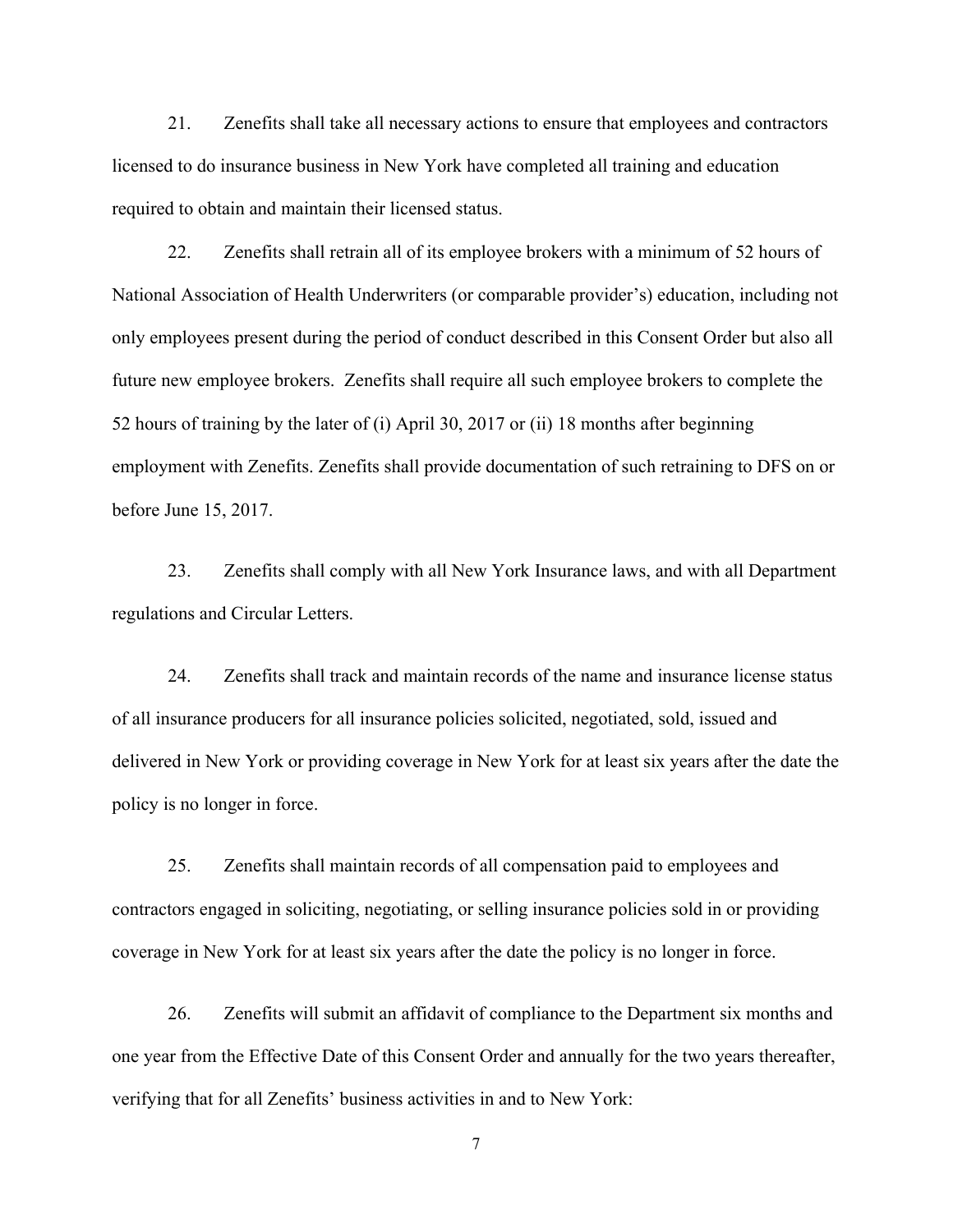- a. Zenefits employees and contractors acting as insurance producers in New York, including employees and contractors soliciting clients to transfer the broker of record on an insurance policy to a Zenefits representative, are properly licensed to engage in such activities; and
- b. Zenefits employees and contractors licensed to do insurance business in New York have completed training and education required in the state in which they have their resident licenses.

27. Zenefits shall cooperate in good faith with any investigation and enforcement action the Department may pursue in connection with Parker Conrad's conduct in this matter.

## **Civil Penalty**

28. Zenefits shall pay a civil penalty of ONE MILLION AND TWO HUNDRED THOUSAND DOLLARS (\$1,200,000) to the Department no later than 10 days after the Effective Date of this Consent Order. The payment shall be in the form of a wire transfer in accordance with the Department's instructions.

# **Other Relief**

29. Zenefits submits to the authority of the Superintendent to effectuate this Consent Order. Zenefits will comply with the New York Financial Services and Insurance laws and every other applicable New York law.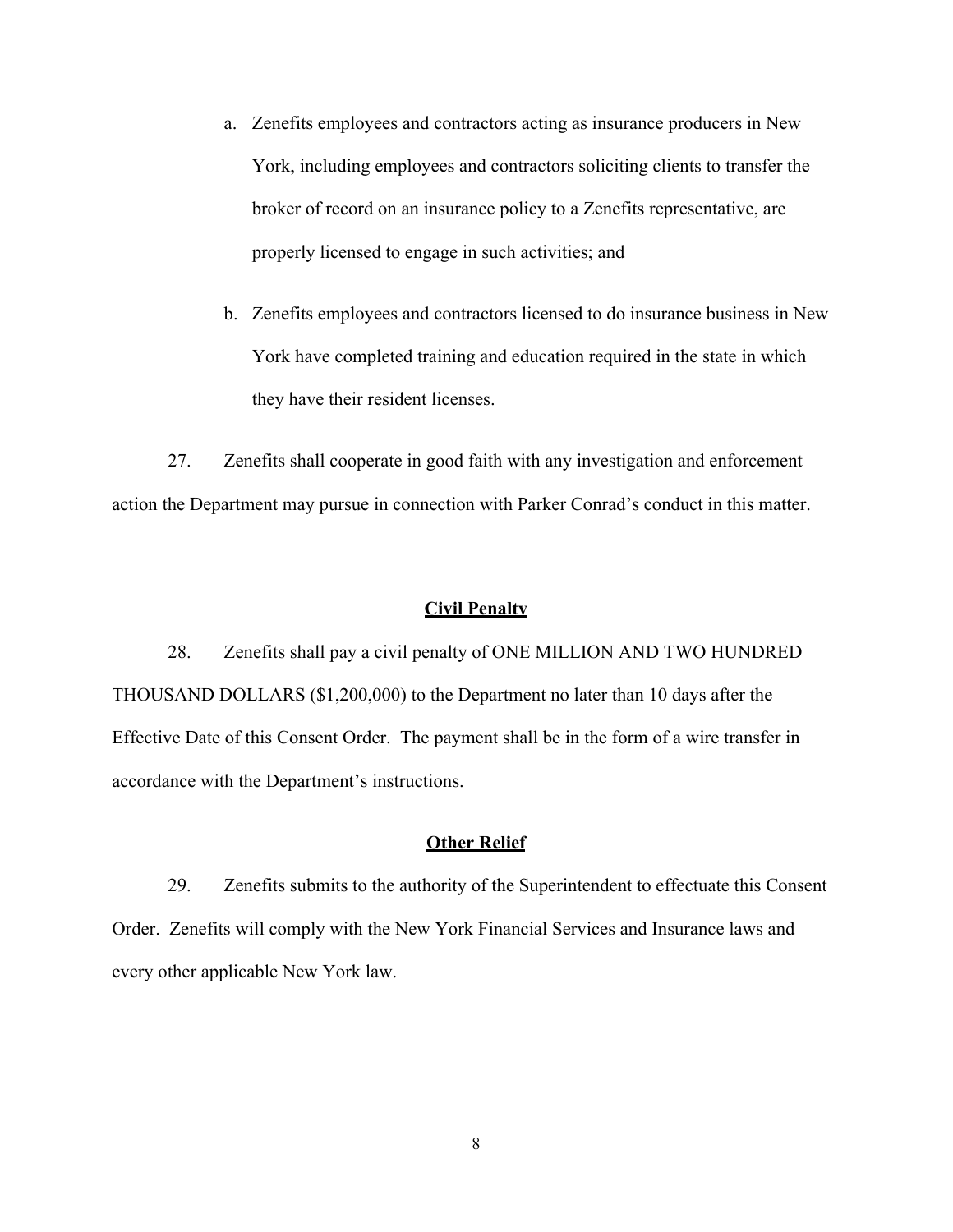#### **Breach of the Consent Order**

30. If Zenefits defaults on its monetary obligations under this Consent Order, the Superintendent may terminate this Consent Order in her sole discretion, upon ten days' written notice. In the event of such termination, Zenefits expressly agrees and acknowledges that this Consent Order shall in no way bar or otherwise preclude the Superintendent or the Department from commencing, conducting or prosecuting any investigation, action or proceeding, however denominated, related to the Consent Order, against Zenefits, or from using in any way statements, documents or other materials produced or provided by Zenefits prior to or after the date of this Consent Order including, without limitation, such statements, documents or other materials, if any, provided for purposes of settlement negotiations.

31. In the event that the Department believes Zenefits to be materially in breach of this Consent Order ("Breach") in a manner not covered by Paragraph 30, the Department will provide written notice to Zenefits and Zenefits must, within ten days from the date of receipt of said notice, or on a later date if so determined in the sole discretion of the Superintendent, appear before the Department and shall have an opportunity to rebut the evidence, if any, of the Department that a Breach has occurred and, to the extent pertinent, demonstrate that any such Breach is not material or has been cured.

32. Zenefits understands and agrees that failure to appear before the Department to make the required demonstration within the specified period as set forth in Paragraph 31 of this Consent Order is presumptive evidence of a Breach thereof. Upon a finding of Breach, the Superintendent has all the remedies available to her under New York law and may use any and all evidence available to the Superintendent in connection with all ensuing hearings, notices, orders and other remedies that are available.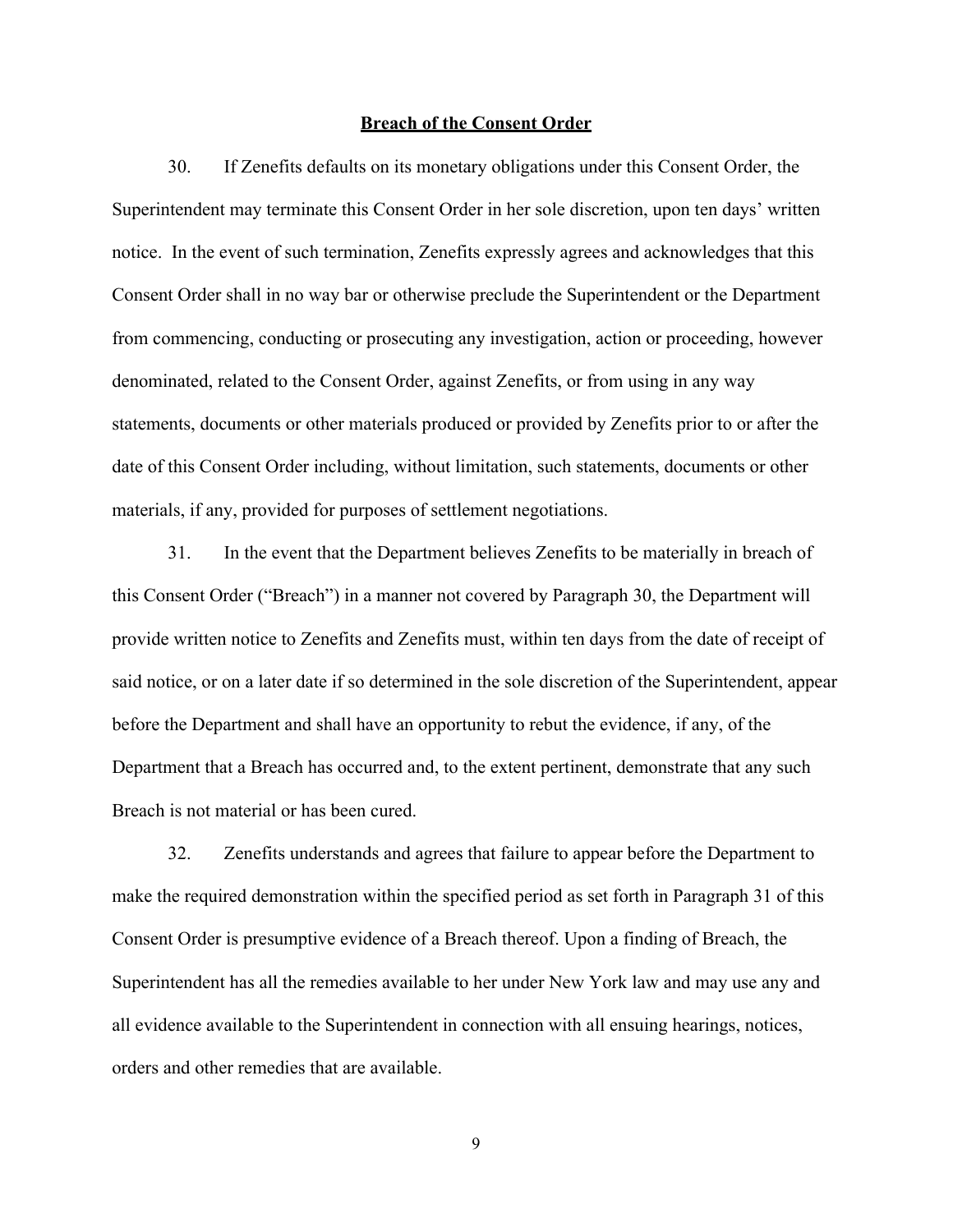#### **Other Provisions**

33. Nothing in this Consent Order shall be construed to prevent any consumer from pursuing any right or remedy at law.

34. Nothing in this Consent Order shall be construed to prevent further disciplinary action against an individual holding a license issued by the Department for violations involving conduct not specifically addressed in the Department's findings herein, except nothing herein shall be construed to prevent any further action against Parker Conrad.

35. Nothing in this Consent Order shall be construed to prevent the Department from denying a license or license renewal to any individual involved in conduct addressed in the Department's findings herein except that such license or license renewal shall not be denied solely on the basis of the conduct specifically addressed in the Department's findings herein.

36. Zenefits shall not seek or accept from any non-Respondent reimbursement or indemnification with regard to any or all of the amounts payable pursuant to this Consent Order, including, but not limited to, payment made pursuant to any insurance policy.

37. Zenefits agrees that it will not claim, assert, or apply for a tax deduction or tax credit with regard to any U.S. federal, state, or local tax, directly or indirectly, for any portion of the civil penalty paid pursuant to this Consent Order.

38. The Department has agreed to the terms of this Consent Order based on, among other things, representations made to the Department by Zenefits, either directly or through its counsel or consultants, and the Department's own factual Investigation. To the extent that representations made by Zenefits, either directly or through its counsel or consultants, are later found to be materially incomplete or inaccurate, this Consent Order is voidable by the Superintendent in her sole discretion.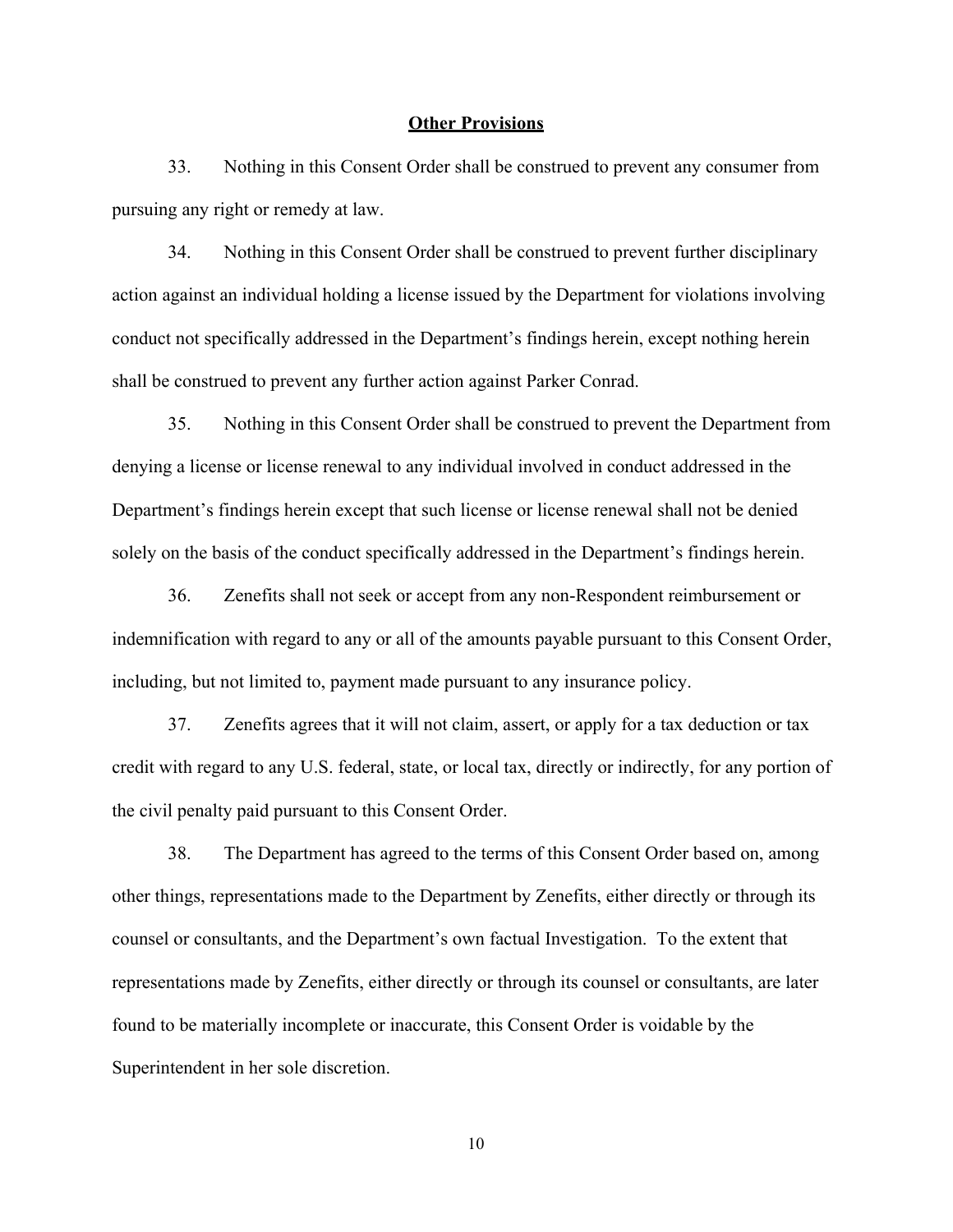39. Zenefits and its representatives agree that all communications between Zenefits and its representatives on the one hand, and the Department on the other, during settlement discussions shall remain confidential and shall not be disclosed to third parties except (a) for such disclosures to Zenefits' attorneys, directors, or employees made in the ordinary course of business to effectuate this Consent Order or (b) disclosures Zenefits or any of its representatives is compelled by law to so disclose, but only if, to the extent lawful, Zenefits or its representatives gives prompt written notice of that fact to the Department prior to disclosure so that the Department may request a protective order or other remedy to prevent or limit such disclosure, and thereafter Zenefits or its representatives may disclose only such portion of the confidential information which it is legally obligated to disclose.

40. Upon the request of the Department, Zenefits shall provide all documentation and information reasonably necessary for the Department to verify compliance with this Consent Order.

41. Zenefits represents and warrants, through the signatures below, that the terms and conditions of this Consent Order are duly approved, and execution of this Consent Order is duly authorized.

42. All notices, reports, requests, and other communications to any party pursuant to this Consent Order shall be in writing and shall be directed as follows:

If to the Department:

New York Department of Financial Services One State Street New York, New York 10004-1511 Attention: Max Dubin, Special Counsel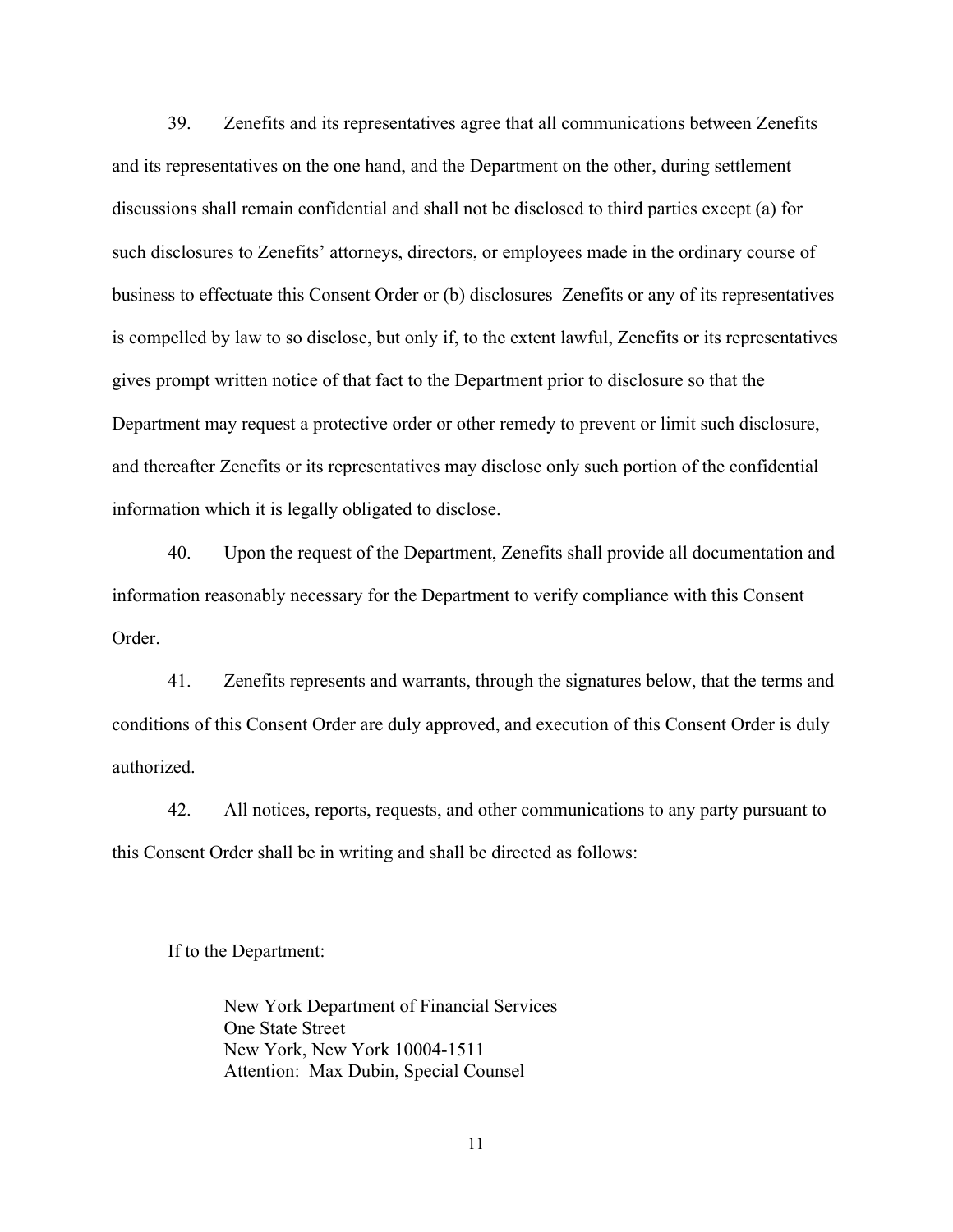If to Zenefits:

Zenefits 303 Second Street, North Tower, Suite 401 San Francisco, CA 94107 Attention: Joshua Stein, General Counsel

43. This Consent Order and any dispute thereunder shall be governed by the laws of the State of New York without regard to any conflicts of laws principles.

44. Zenefits waives all rights to further notice and hearing in this matter as to any allegations of past violations up to and including the Effective Date of the Consent Order and agrees that no provision of the Consent Order is subject to review in any court or tribunal outside the Department.

45. This Consent Order may not be amended except by an instrument in writing signed on behalf of all the parties to this Consent Order.

46. This Consent Order constitutes the entire agreement between the Department and Zenefits and supersedes any prior communication, understanding or agreement, whether written or oral, concerning the subject matter of this Consent Order. No inducement, promise, understanding, condition, or warranty not set forth in this Consent Order has been relied upon by any party to this Consent Order.

47. In the event that one or more provisions contained in this Consent Order shall for any reason be held invalid, illegal, or unenforceable in any respect, such invalidity, illegality, or unenforceability shall not affect any other provisions of this Consent Order.

48. This Consent Order may be executed in one or more counterparts, and shall become effective when such counterparts have been signed by each of the parties hereto and So Ordered by the Superintendent of Financial Services or her designee (the "Effective Date").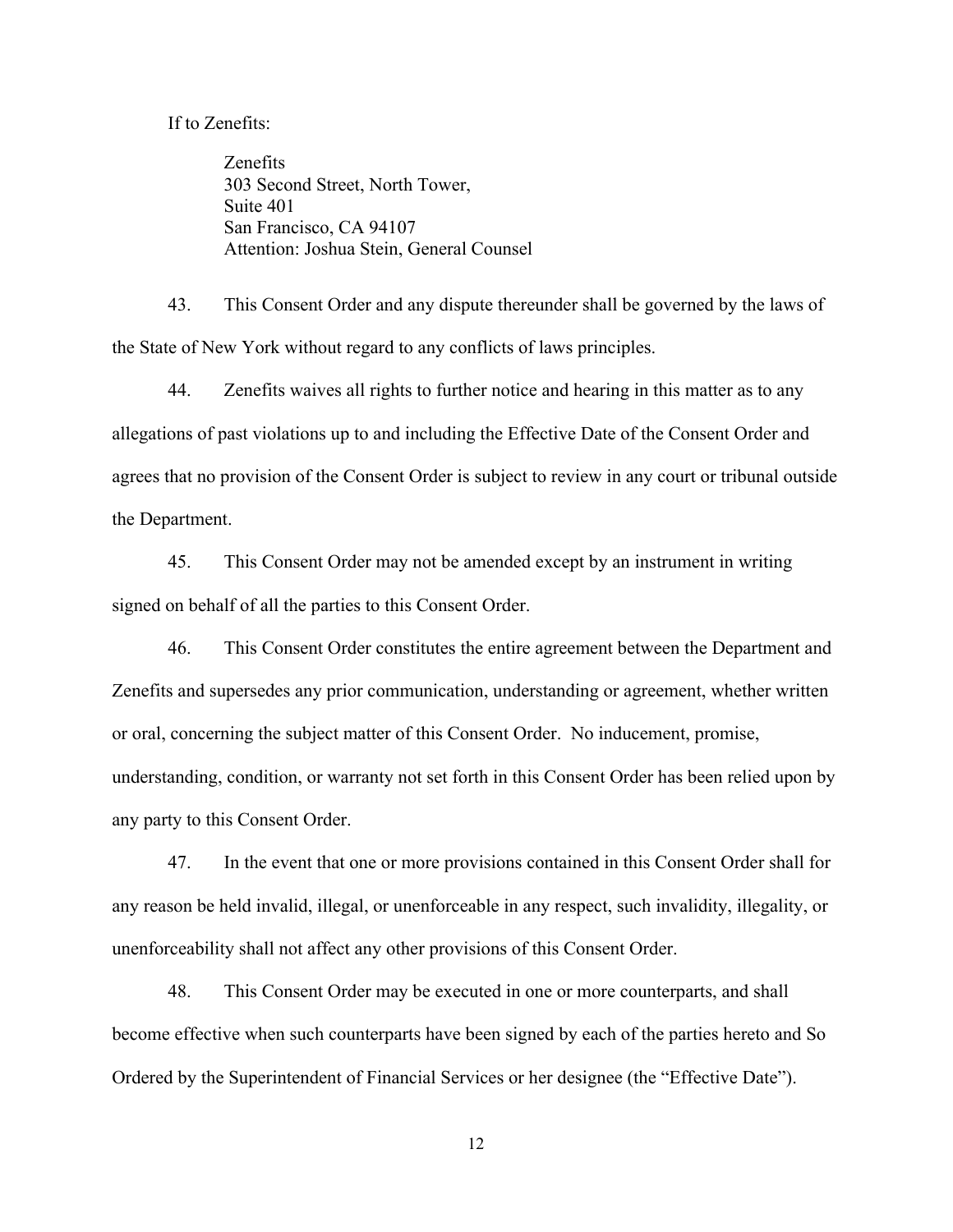49. Upon execution by the parties to this Consent Order, the Department will discontinue the Investigation as to and against Zenefits solely with respect to the practices set forth herein through the Effective Date. No further action will be taken by the Department against Zenefits for the conduct set forth in this Consent Order provided Zenefits complies fully with the terms of the Consent Order.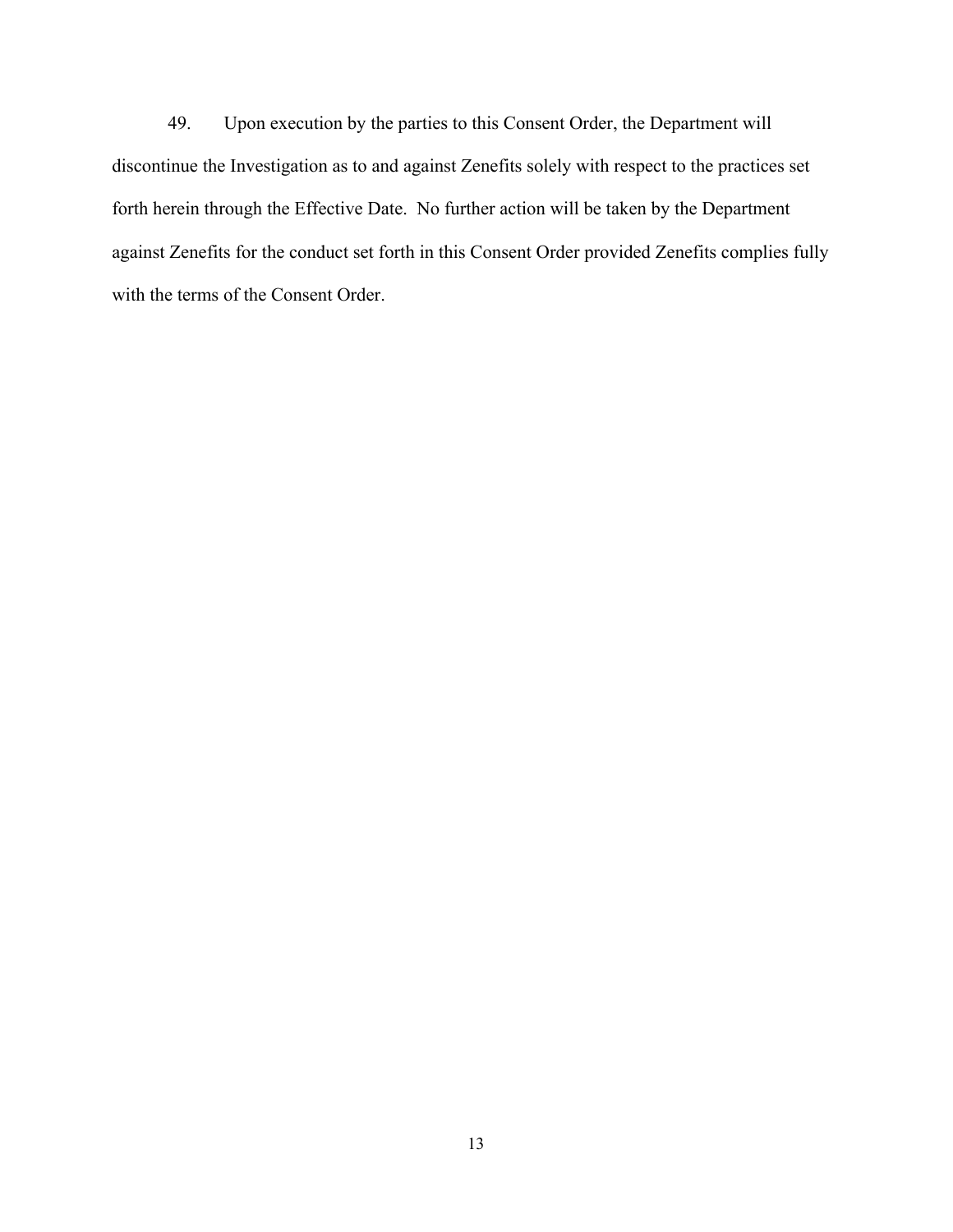WHEREFORE, the signatures evidencing assent to this Consent Order have been affixed

hereto on the dates set forth below.

# DEPARTMENT OF FINANCIAL SERVICES

 $\mathbf{By:}$ 

JOY FEIGENBAUM Executive Deputy Superintendent Financial Frauds and Consumer Protection Division

April \_\_\_, 2017

YOURPEOPLE, INC., d/b/a ZENEFITS FTW INSURANCE SERVICES on behalf of itself and all of its subsidiaries, -DocuSigned by:

Joshua Stein  $\text{By:}\quad$ 

JOSHUA STEIN General Counsel

April  $\frac{6}{2}$ , 2017

THE FOREGOING IS HEREBY APPROVED. IT IS SO ORDERED.

Dated: New York, NY

April \_\_\_, 2017

MARIA T. VULLO Superintendent of Financial Services

**\_\_\_\_\_\_\_\_\_\_\_\_\_\_\_\_\_\_\_\_\_\_\_\_\_\_\_\_\_\_\_\_\_**